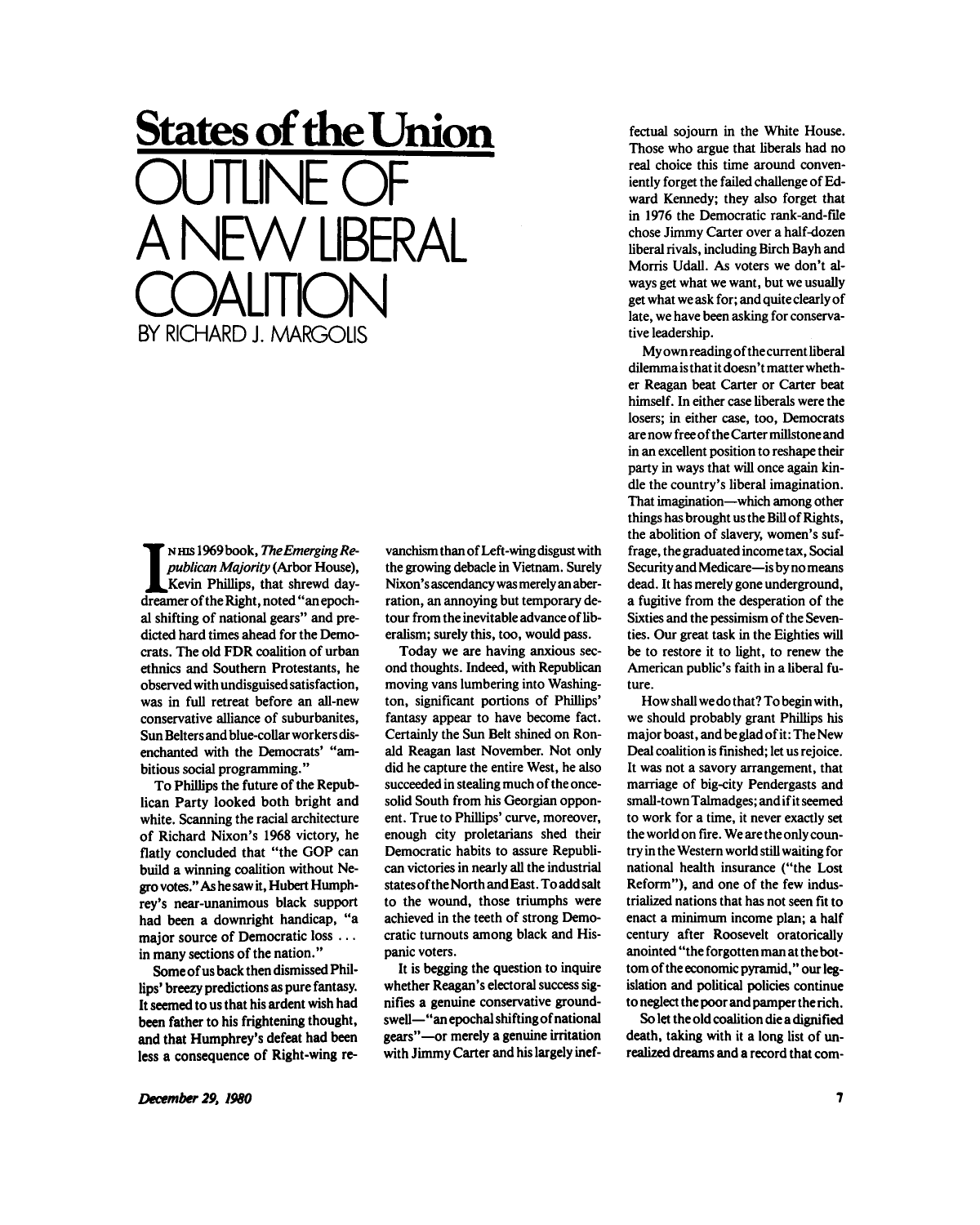bines the tawdry with the noble in about equal parts. For better or for worse, it was *our* record. And let us build a new coalition in its place, one based on some new realities as well as some old friends.

For openers, there are the blacks and Hispanics, who have emerged now as the Democrats' two most loyal constituencies. They are not a bad political base on which to rebuild; the two groups already comprise more than 15 per cent of the total population, and they are increasing in number at double the national rate. A well-organized Chicano electorate could eventually reverse the Republican drift in Texas and the Southwest. In the Deep South black voters won big for Jimmy Carter in 1976, and managed even in 1980 to salvage a few scarce electoral votes for him.

A challenge to this old element in the new coalition will come early in 1981 when Congress considers renewing the 1965 Voter Rights Act, the law that enfranchised Southern blacks for the first time since Reconstruction. Senator Strom Thurmond of South Carolina and some of his Republican colleagues have served notice of their intent to kill the measure and thereby restore Southern politics to a condition of pristine whiteness. For the liberal coalition, this will be a decisive moment.

Another such moment will occur when Congress gets around again to debating the labor reform bill, a proposal that was filibustered to death two years ago. Labor reform would make it easier for workers to organize, particularly in the Sun Belt, a territory that corporations have been invading in droves as they forsake the unionized North in favor of the open-shop South and West. General Motors has located a plant in rural Louisiana, Michelin in rural South Carolina, Reynolds Aluminum in rural Arkansas. According to Robert Goodman in *The Last Entrepreneurs* (Simon and Schuster, 1979), nearly a third of all manufacturing jobs are now in rural areas, most of them below the Mason-Dixon line or west of the Mississippi. The workers there are prime prospects for the new liberal alliance.

Phillips has casually made a gift of

those sections—of the whole Sun Belt, in fact—to the GOP, but the liberal coalition need not despair. In William Jennings Bryan's day the rural West and South were as solidly Democratic and populistasthey seem now to be Republican and conservative. Big business was the perceived enemy back then just as big government is the perceived enemy today. In the eyes of voters in the South and West, Jimmy Carter was *urban;* he had ceased to be a country boy from Georgia and had become instead a politician from Bureaucracyville, a sprawling city of the mind located



somewhere between Washington and New York.

THE LIBERAL coalition needs to<br>
take into account rural disillu-<br>
sionment with the centraliz-<br>
ed, citified welfare state, to coax tradi-HE LIBERAL coalition needs to take into account rural disillusionment with the centraliztional anti-Establishment feelings into more useful political channels. That's how Bryan won the West. As C. Vann Woodward has commented, Bryan "had an intuitive grasp of the deep mood of protest that stirred the mass of voters, and he expressed that mood in a moral appeal to the conscience of the country. His real service was to awaken an old faith in social justice and to protest against a generation of plutocratic rule."

It is true that Bryan, like the members of today's Moral Majority, was a toter and quoter of the Bible. It is an old rural custom to buttress political argument with religious chapter and verse, but there is nothing in the Bible to suggest God is a Republican or that he banks at Chase Manhattan. The Socialists swept Oklahoma before World War I by holding thousands of camp-meeting revivals, where Amos and Hosea were more frequently cited than Marx and Engels. In the liberals' wooing of rural America, where the hearts of onethird of the electorate are to be won or lost, it is possible to take the Bible away from the "New Right" and give it back to the Bryans of today—to those who harbor "an old faith in social justice" and are ready "to protest against a generation of plutocratic rule."

Finally, as we ring out the old coalition and ring in the new, special attention should be paid to the millions who have opted out of the democratic process altogether—the 52 per cent of eligible voters who did not visit the polls last November. Their indifference constitutes a sharp indictment of both parties and poses a genuine threat to our two-party system. What these electoral lolligogs yearn for, one guesses, are not necessarily new answers to the many problems that beset us, but new questions, and a Rooseveltian willingness to invent and improvise. For in their thinking no less than in their rhetoric, both major parties have gone discouragingly stale. A little imagination of the liberal stripe might well be appreciated all around.

I do not mean to suggest that any of this will be easy. I mean only to say that in our defeat we liberals have an opportunity now to organize on a more solid base, one comprised chiefly of blacks and Hispanics, urban and rural workers, Western anti-establishmentarians, and the politically disaffected (many of whom are young and ready for bold experiment). With some diligence and a little luck, these voter groups could be mobilized in ways that would give the lie to Kevin Phillips' smug prophecies of yesteryear. Wouldn't that be worth the effort?